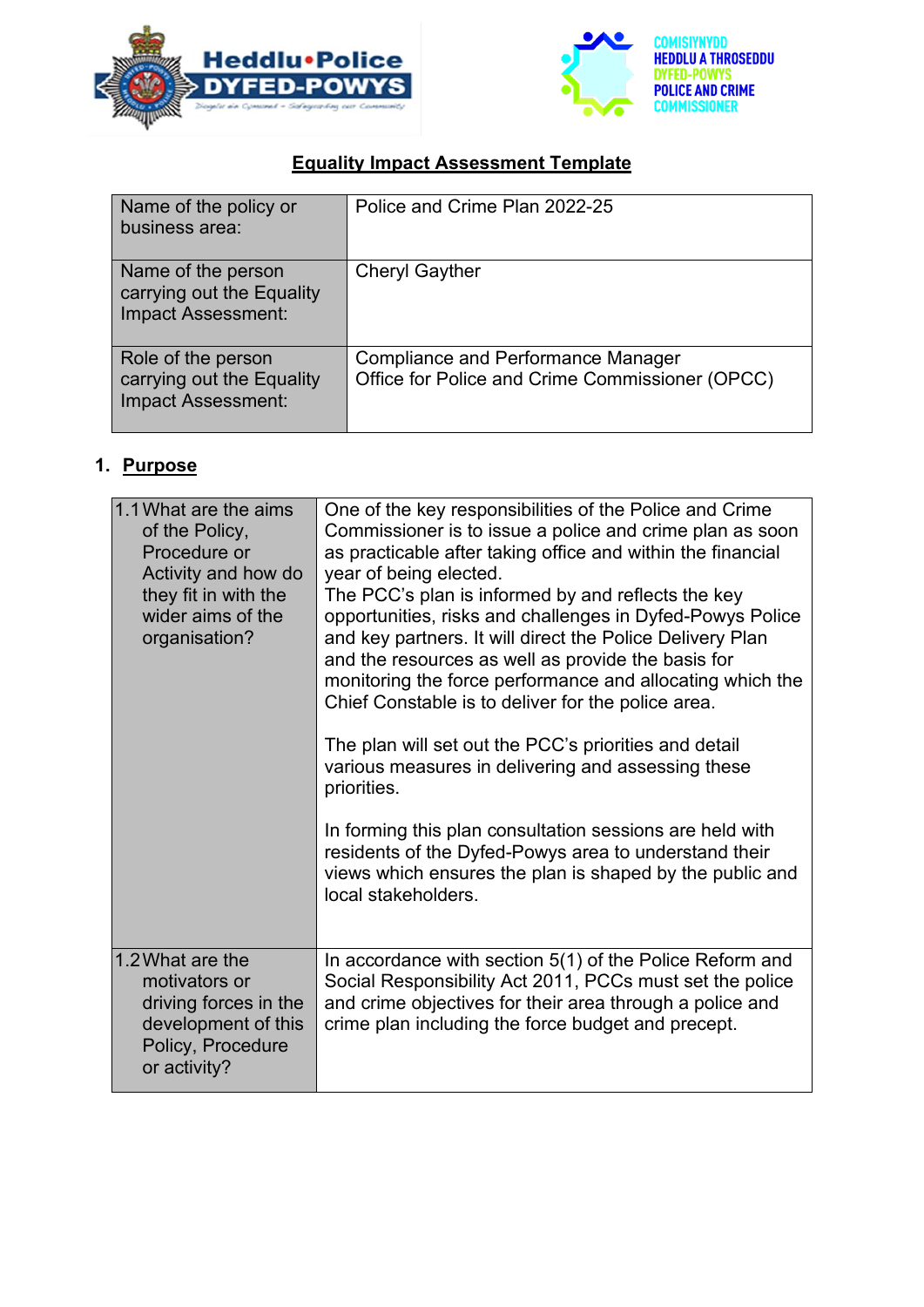



# **2. Assessment**

In order to assess the impact that the Policy, Procedure or activity has or is likely to have on a person, it is important to look at all the data and information available to you. It may be necessary to obtain further information through consultation, which should also be included.

You are looking for bias that can occur when there are significant differences between groups of people in the way the Policy, Procedure or activity impacts them, in respect of Protected Characteristics (Age, gender, disability, sexual orientation, gender reassignment, marriage or civil partnership, pregnancy and maternity, race, religion or belief)

In carrying out this assessment, it is suggested that you consider:

- **Data in relation to the personal diversity data** which is relevant to the policy. For example, if the policy relates to service delivery, then you need to look at data such as CENSUS data, and any personal diversity data we hold in relation to people accessing those services.
- **Grievance data** it may well identify issues which may need addressing through the equality impact assessment e.g. if there are complaints relating to accessibility for wheelchair users in custody, then this will need to be addressed through the equality impact assessment when reviewing the custody policy;
- **Any research available in relation to inequality surrounding the policy matter** – this may include HMIC reports, Equality and Human Right Commission reports etc. For example, there are several reports which highlight inequality around stop and search, and the diversity of police officers which could be taken into consideration in drafting relevant equality impact assessments;
- **Consultation with diverse groups including our diversity champions**, **IAG members and staff support networks**. This would provide an element of external challenge to the equality impact assessment and ensure that the opinions of our diverse communities are taken into consideration;
- **Any survey data which exists relating to this matter** including any user feedback we've received. Business Improvement may be able to assist you in this regard.

A selection of data which may be useful to you can be found on the [Equality and](http://dppi/sites/?siteID=116&pageInstanceID=52664&pageID=136)  [Diversity intranet page.](http://dppi/sites/?siteID=116&pageInstanceID=52664&pageID=136) Should you require any advice as to what information/data you need to consider in completing this Equality Impact Assessment then please do not hesitate to contact the Equality and Diversity Manager on 23071.

Please list all of the data/consultation/research which you have considered in undertaking this assessment:

Detailed research & consultation has been undertaken in leading to recommending the priorities, including:

• Consideration of national policing documents: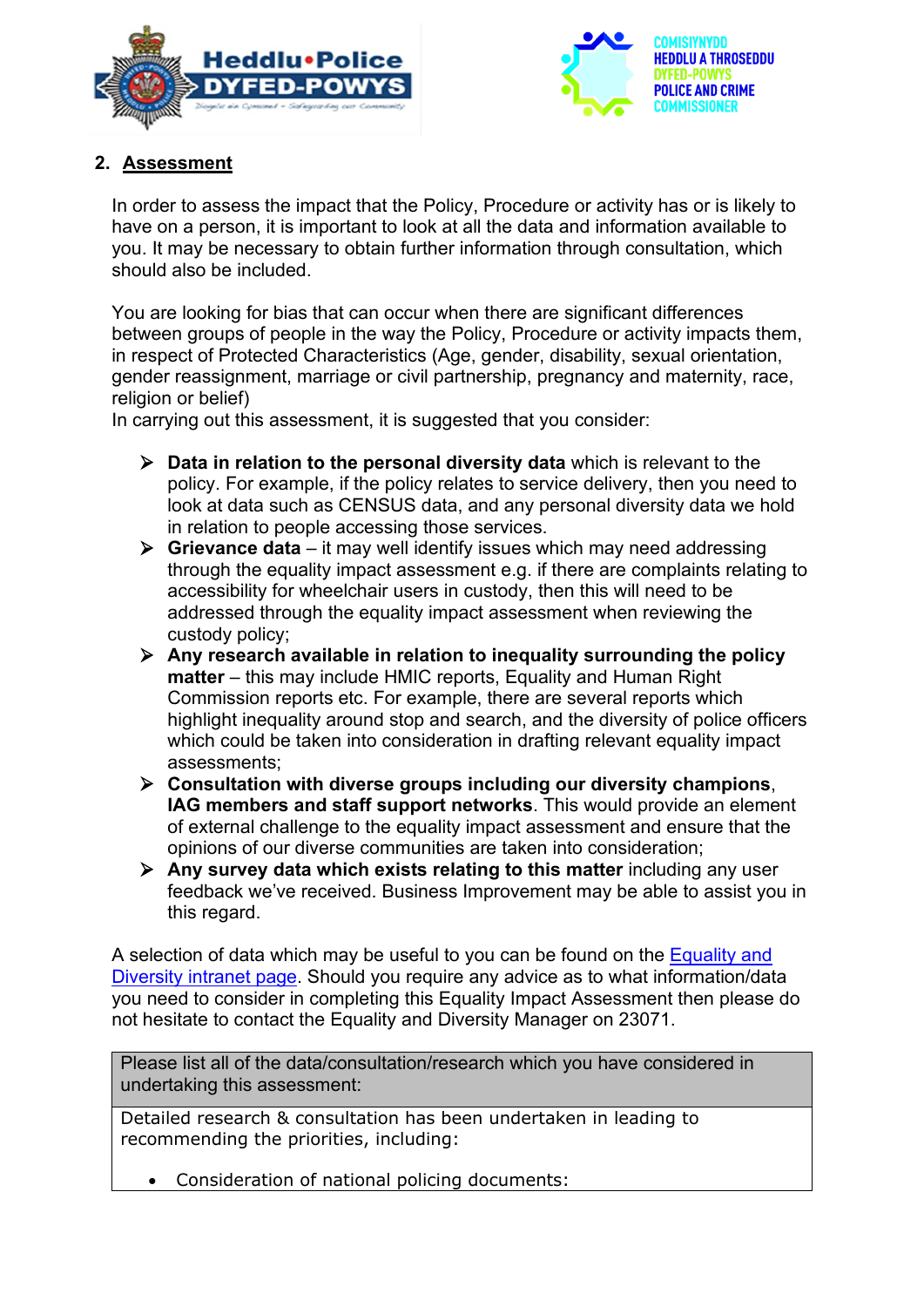



- o Strategic Policing Requirement
- o Policing Vision 2030
- o National Crime and Policing Measures
- o UK Government's Beating Crime Plan
- o Her Majesty's Inspectorate of Constabulary, Fire and Rescue Services (HMICFRS) Police Efficiency Effectiveness and Legitimacy (PEEL) Assessment Framework
- o Relevant legislation:
	- Police Reform and Social Responsibility Act 2011
	- Policing Protocol Order 2011
- Regard of key national Welsh developments:
	- o Future Generations Framework
	- o Relevant legislation, which Police and Crime Commissioners may not be named as "relevant bodies" due to being governed by Westminster, but in the interest of collaboration and alignment with statutory partners, PCCs in Wales are wise to have regard to:
		- Wellbeing of Future Generations Act
		- **Socio-economic Duty**
- Appraisal of key Dyfed-Powys Police documents:
	- o Control Strategy
	- o Priorities and ambitions for 2021
	- o Chief Constable's delivery plan & performance framework
	- o Strategic Assessment
	- o Audit & inspection findings
	- o Performance reports
	- o Force Management Statement
- Review of partners' priorities under the reciprocal duty:
	- o Public Service Boards (PSBs)
	- o Community Safety Partnerships (CSPs)
	- o Mid and West Wales Fire and Rescue Services (MAWWFRS)
	- o Powys Teaching and Hywel Dda University Health Boards
	- o Welsh Ambulance Service Trust
	- o Criminal Justice in Wales and the Dyfed-Powys Local Criminal Justice Board
- Consultation with:
	- o Residents and businesses within the Dyfed-Powys area via the annual precept questionnaire in December 2020
	- o Selection of middle & senior managers within DPP through workshops utilising the Public Health Wales and the Future Generations Commissioner's Three Horizons Toolkit
	- o 'Lesser heard' minority groups through facilitated sessions
	- $\circ$  Key stakeholders & partners through personal invitation to use consultation walkthrough package
	- o Wider public through online and hard copy survey promoted via social media and local press

As well as analysis of relevant think tank / review reports and consideration of practice elsewhere.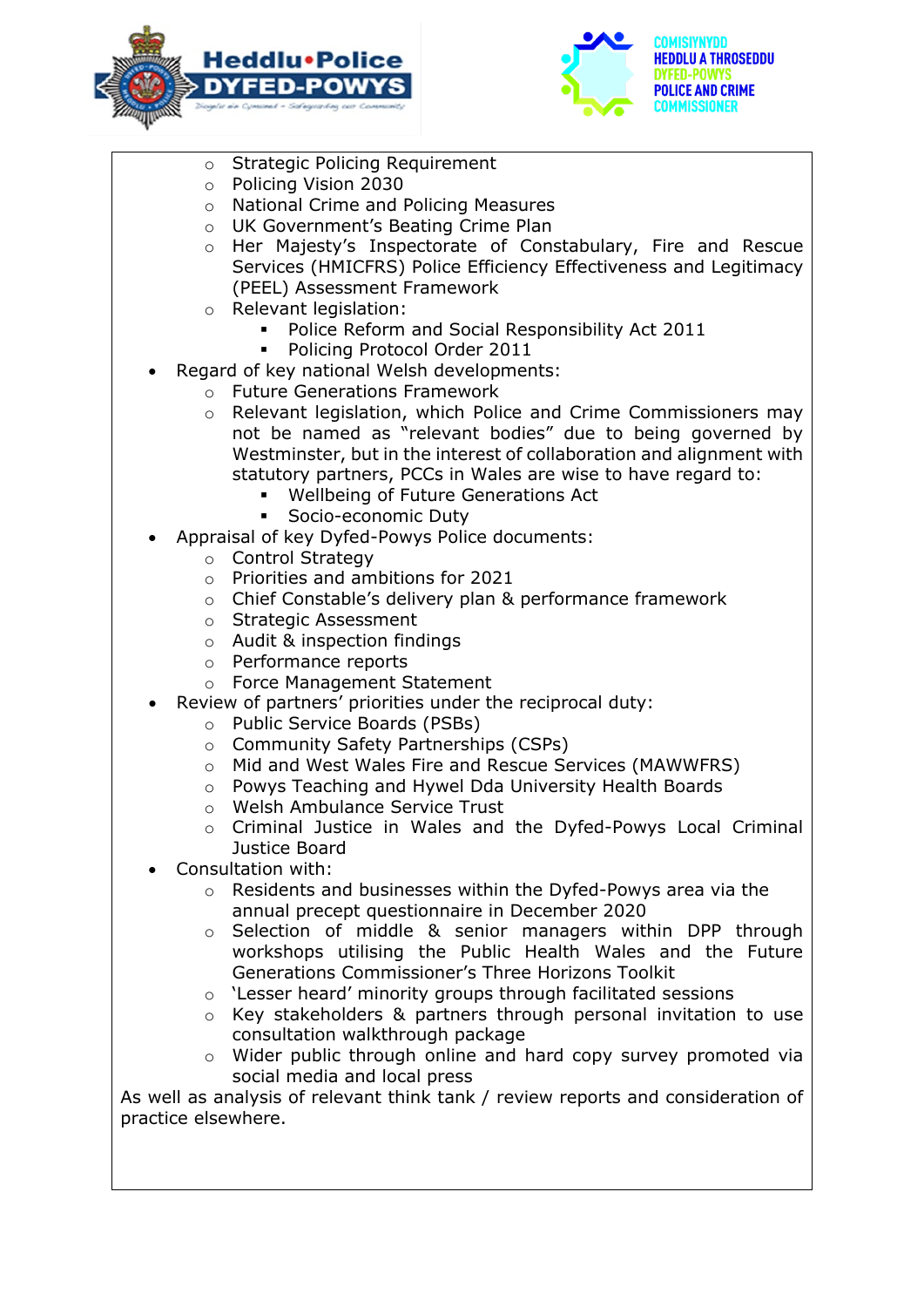



#### **Detail the result of your assessment in the below graph:**

You need to note any findings here. Has your research identified any negative or disproportionate impact on certain groups? Have we received complaints from certain groups of people in relation to the Policy, Procedure or activity? Have the IAG members raised any concerns? Detail any such findings in the below graph.

| Could the Policy, Procedure or Activity have a negative disproportionate<br>impact on people who share this protected characteristic? |                                                                                                                                                                                                                                                                     |
|---------------------------------------------------------------------------------------------------------------------------------------|---------------------------------------------------------------------------------------------------------------------------------------------------------------------------------------------------------------------------------------------------------------------|
| $2.1$ Age                                                                                                                             | No, the plan could positively discriminate towards the<br>older age group. It is anticipated that the Dyfed-Powys<br>area will see a 20-28% growth in the ageing population,<br>with those aged over 65 living with dementia in Wales<br>increasing by 64% by 2035. |
|                                                                                                                                       | Priority 1 focuses on supporting victims of all age groups,<br>with a statutory duty to safeguard children and young<br>people and promote their welfare.                                                                                                           |
|                                                                                                                                       | Dyfed-Powys Police anticipates a rise in child<br>exploitation, online protection issues and violence against<br>children (in relation to the Removal of the Defence of<br>Reasonable Punishment).                                                                  |
|                                                                                                                                       | Priority 2 focuses on preventing harm and in particular<br>supports the implementation of a national protocol to<br>reduce the disproportionate criminalisation of care-<br>experienced children and young people                                                   |
|                                                                                                                                       | Priority 3 includes supporting provision for young<br>people transitioning between youth offending and<br>probation services and continuing to support early<br>intervention and support for young people.                                                          |
|                                                                                                                                       | The plan looks at improving the effectiveness of the<br>OPCC scrutiny mechanisms to help build trust and<br>confidence, including ensuring young adults are able to<br>be meaningfully involved in holding the police to account.                                   |
|                                                                                                                                       |                                                                                                                                                                                                                                                                     |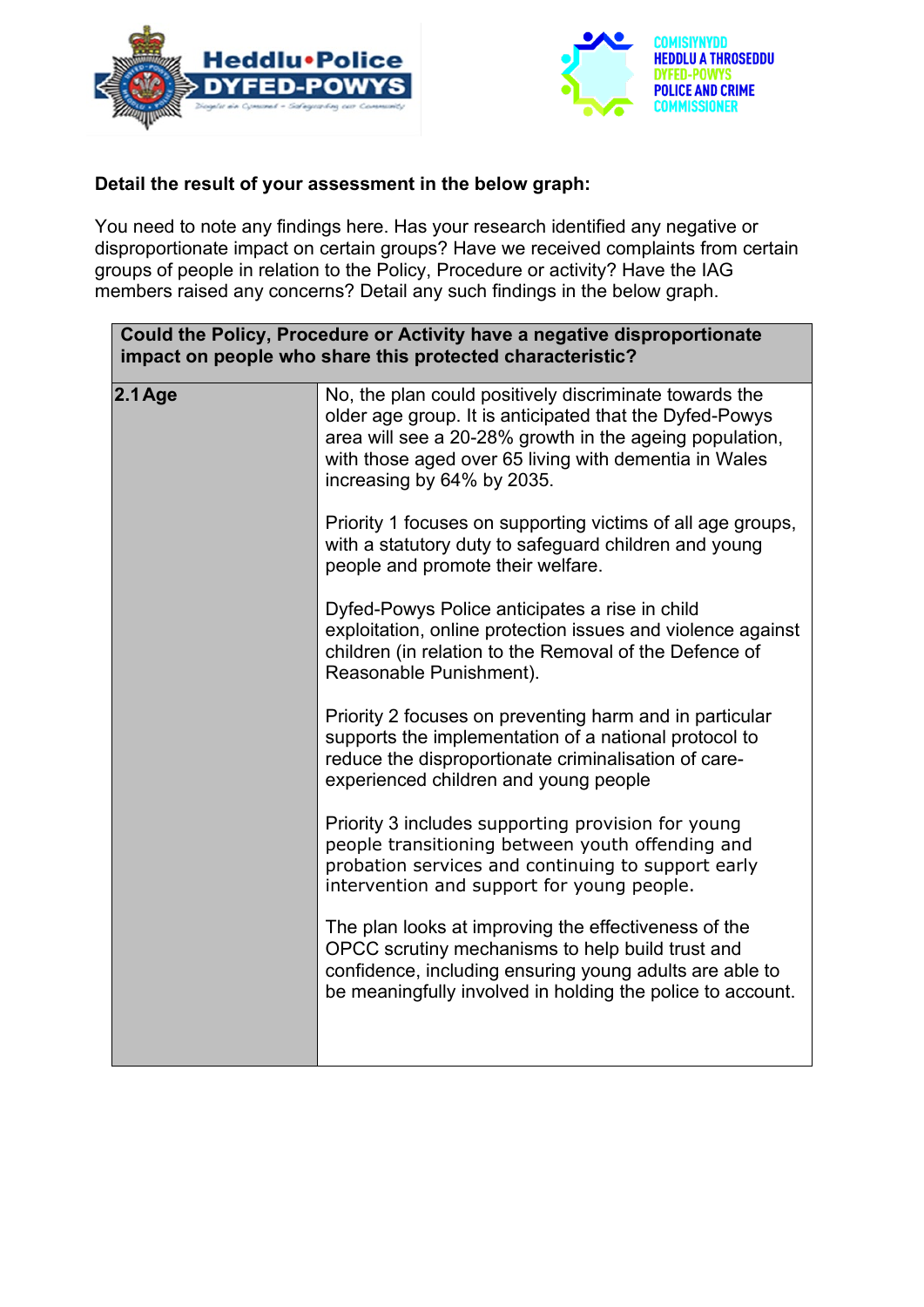



| 2.2 Disability                                      | No, Priority 1 focuses on safeguarding the vulnerable<br>particularly those with disabilities who may be at risk of<br>becoming victims of crime<br>Over 27,000 victims and vulnerable people were referred<br>to services commissioned by the Police and Crime<br>Commissioner in 2020-21. (This includes Independent<br>Domestic Violence Advocates, Independent Sexual<br>Violence Advocates, victim and witness support,<br>debriefing for missing young people and youth offending<br>and prevention services). |
|-----------------------------------------------------|----------------------------------------------------------------------------------------------------------------------------------------------------------------------------------------------------------------------------------------------------------------------------------------------------------------------------------------------------------------------------------------------------------------------------------------------------------------------------------------------------------------------|
| 2.3 Gender<br>Reassignment                          | No, also prioritised in the plan is undertaking work to<br>understand and address disparities in the public's trust of<br>the police among different age groups, races, and<br>genders. This includes improving the effectiveness of the<br>OPCC scrutiny mechanisms to help build trust and<br>confidence.                                                                                                                                                                                                          |
| <b>2.4 Marriage and Civil</b><br><b>Partnership</b> | No, population and household profiles across Dyfed-<br>Powys have been considered in setting out priorities.                                                                                                                                                                                                                                                                                                                                                                                                         |
| 2.5 Pregnancy and<br><b>Maternity</b>               | No, This is reflected in our National Wellbeing Goal: A<br>more equal Wales: a society that enables people to fulfil<br>their potential no matter what their background or<br>circumstances.                                                                                                                                                                                                                                                                                                                         |
| $2.6$ Race                                          | No, also prioritised in the plan is undertaking work to<br>understand and address disparities in the public's trust of<br>the police among different age groups, races, and<br>genders. This includes improving the effectiveness of the<br>OPCC scrutiny mechanisms to help build trust and<br>confidence.                                                                                                                                                                                                          |
| 2.7 Religion or belief                              | No, also prioritised in the plan is undertaking work to<br>understand and address disparities in the public's trust of<br>the police among different age groups, races, and<br>genders. This includes improving the effectiveness of the<br>OPCC scrutiny mechanisms to help build trust and<br>confidence.                                                                                                                                                                                                          |
| 2.8 Gender                                          | No, also prioritised in the plan is undertaking work to<br>understand and address disparities in the public's trust of<br>the police among different age groups, races, and<br>genders. This includes improving the effectiveness of the                                                                                                                                                                                                                                                                             |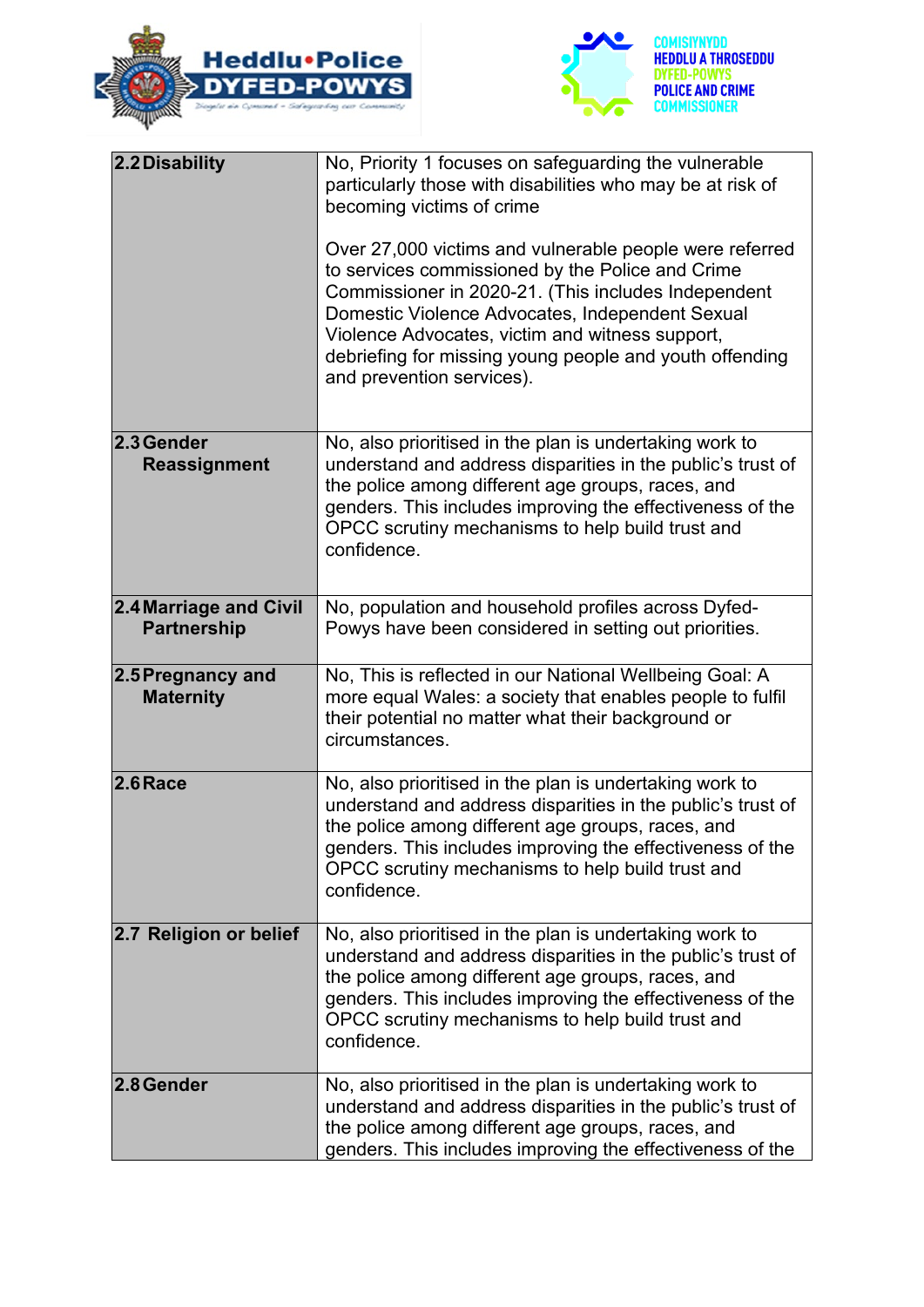



|                                  | OPCC scrutiny mechanisms to help build trust and<br>confidence.                                                                                                                                                                                                                                             |
|----------------------------------|-------------------------------------------------------------------------------------------------------------------------------------------------------------------------------------------------------------------------------------------------------------------------------------------------------------|
| 2.9 Sexual<br><b>Orientation</b> | No, also prioritised in the plan is undertaking work to<br>understand and address disparities in the public's trust of<br>the police among different age groups, races, and<br>genders. This includes improving the effectiveness of the<br>OPCC scrutiny mechanisms to help build trust and<br>confidence. |

In accordance with the Welsh Language Standards, the following considerations also need to be made in relation to the Welsh Language:

| 2.10 Evidence how<br>you have                                                                                                                                         | The plan will be produced and published bilingually.                                                                                                                                       |
|-----------------------------------------------------------------------------------------------------------------------------------------------------------------------|--------------------------------------------------------------------------------------------------------------------------------------------------------------------------------------------|
| considered how<br>the policy                                                                                                                                          | The profile of the Welsh speaking population across<br>Dyfed-Powys has been considered in setting out the plan.                                                                            |
| decision would<br>have positive<br>effects, or<br>increased<br>positive effects,<br>$on$ —                                                                            | The Plan gives due regard to the requirements of the<br>Welsh Language (Wales) Measure 2011 in ensuring the<br>Welsh language is not treated less favourably than the<br>English language. |
| (a) opportunities<br>for persons to<br>use the Welsh<br>language, and<br>(b) treating the<br>Welsh language<br>no less<br>favourably than<br>the English<br>language. | The Commissioner will also support the Chief Constable<br>to invest in increasing Dyfed-Powys Police's capacity to<br>deliver policing services through the medium of Welsh.               |